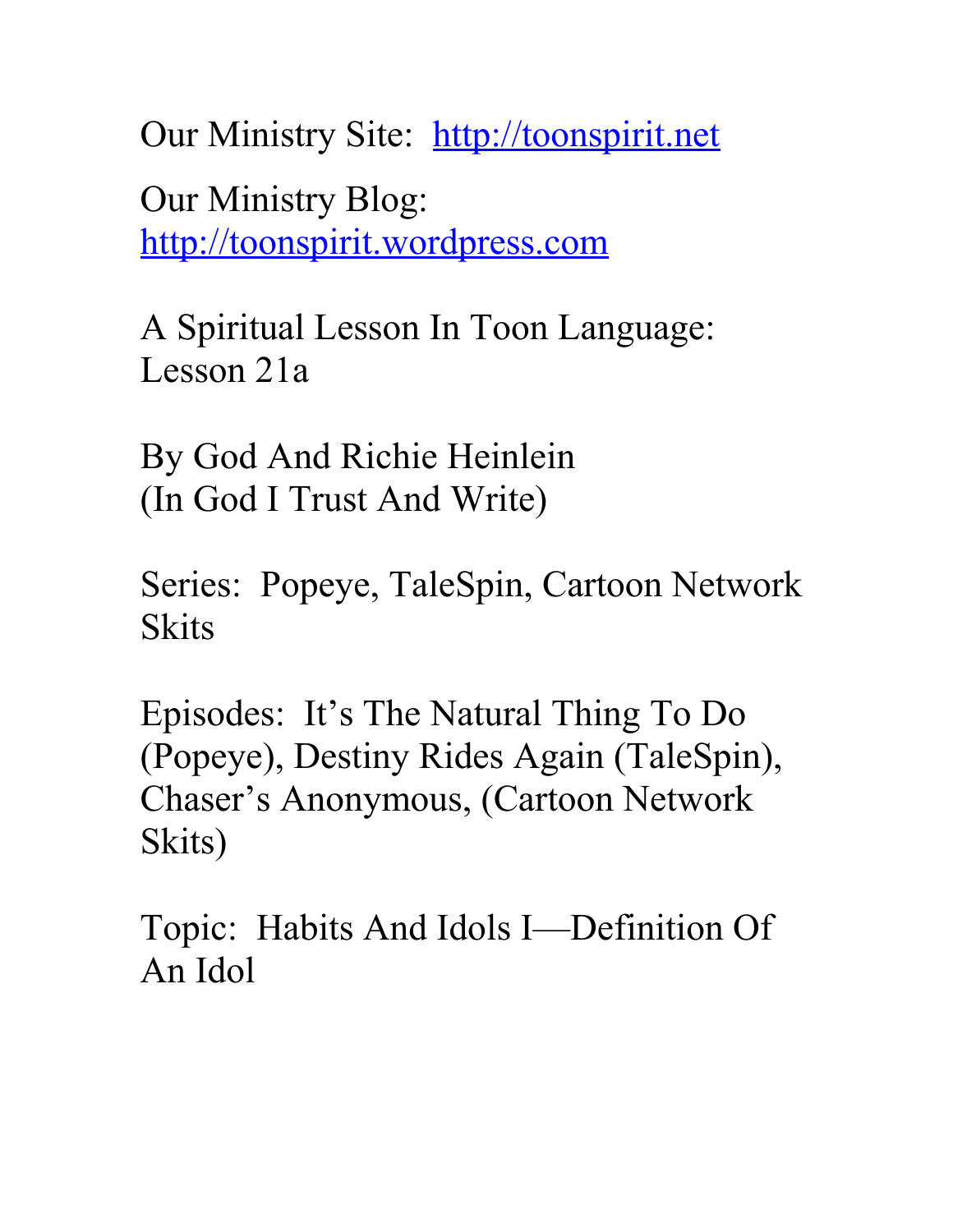## Introduction:

**This is about human nature and the slavery that comes with it if it is not dealt with. I use a Popeye short called "It's The Natural Thing To Do". This helps to define what God wants. This also helps to illustrate how easy it is to take the cheap and easy way out. I also use clips from the TaleSpin episode called "Destiny Rides Again". This adds to the lesson by explaining how hard it is to break a bad habit and human nature, which are kinds of idols. When I use the Cartoon Network skit "Chasers Anonymous" I am going to ask "Are You In Denial?"**

**Scriptures Used Include: Exodus 20: 2-3; Proverbs 26: 11; I Peter 1: 13-25; Psalms 31; I Peter 3: 8-12; Romans 7: 7-25**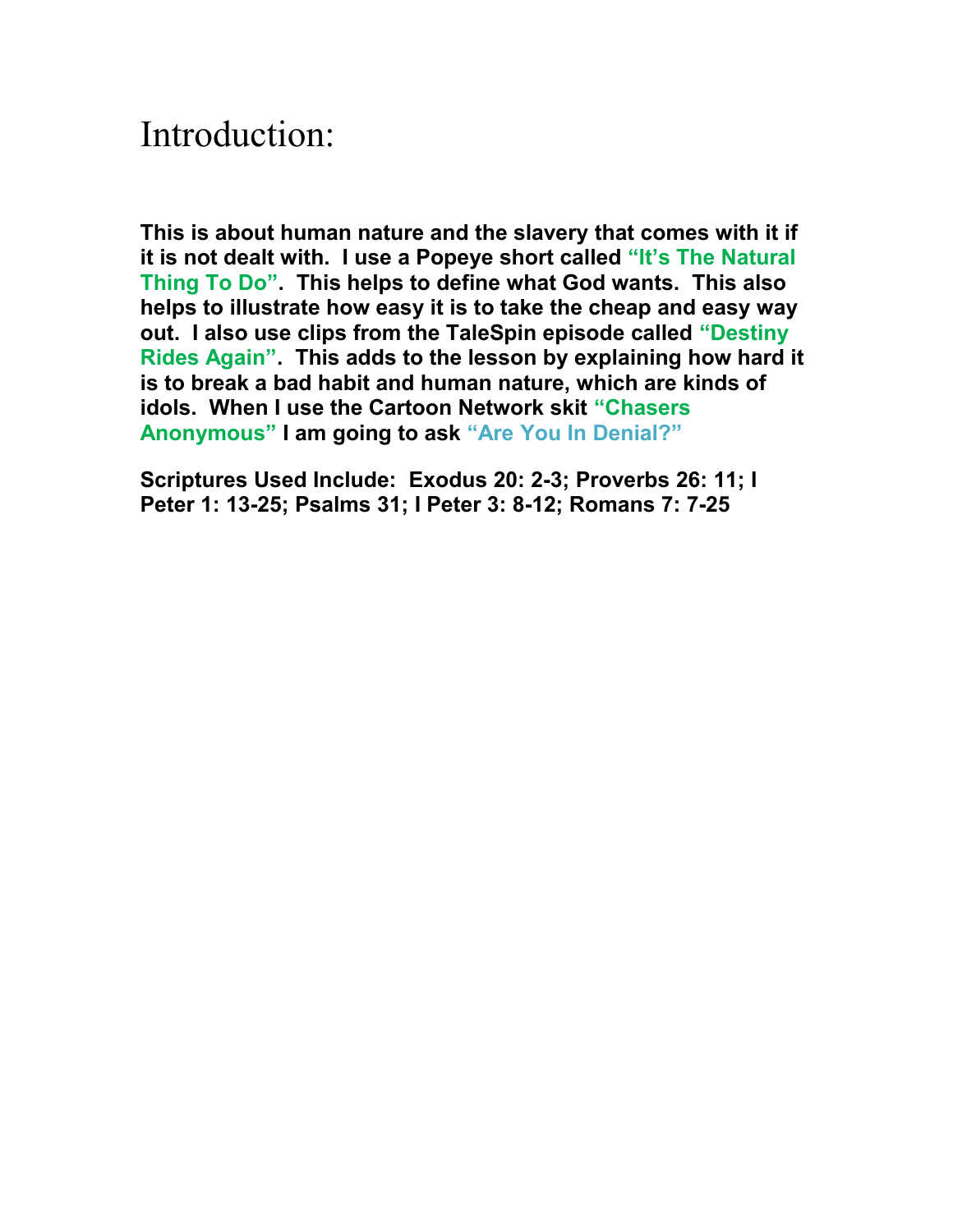I) Opening Prayer

II) Discussion: In this three part lesson series we are going to discuss the subject of idolatry. This is the worship of an idol. The cartoon characters in this lesson series are of a progressive nature meaning all characters (new or not) build on each other. The second and third part characters continue the story of someone who has one of these idols to deal with. New characters portray the progress of the old ones. What is your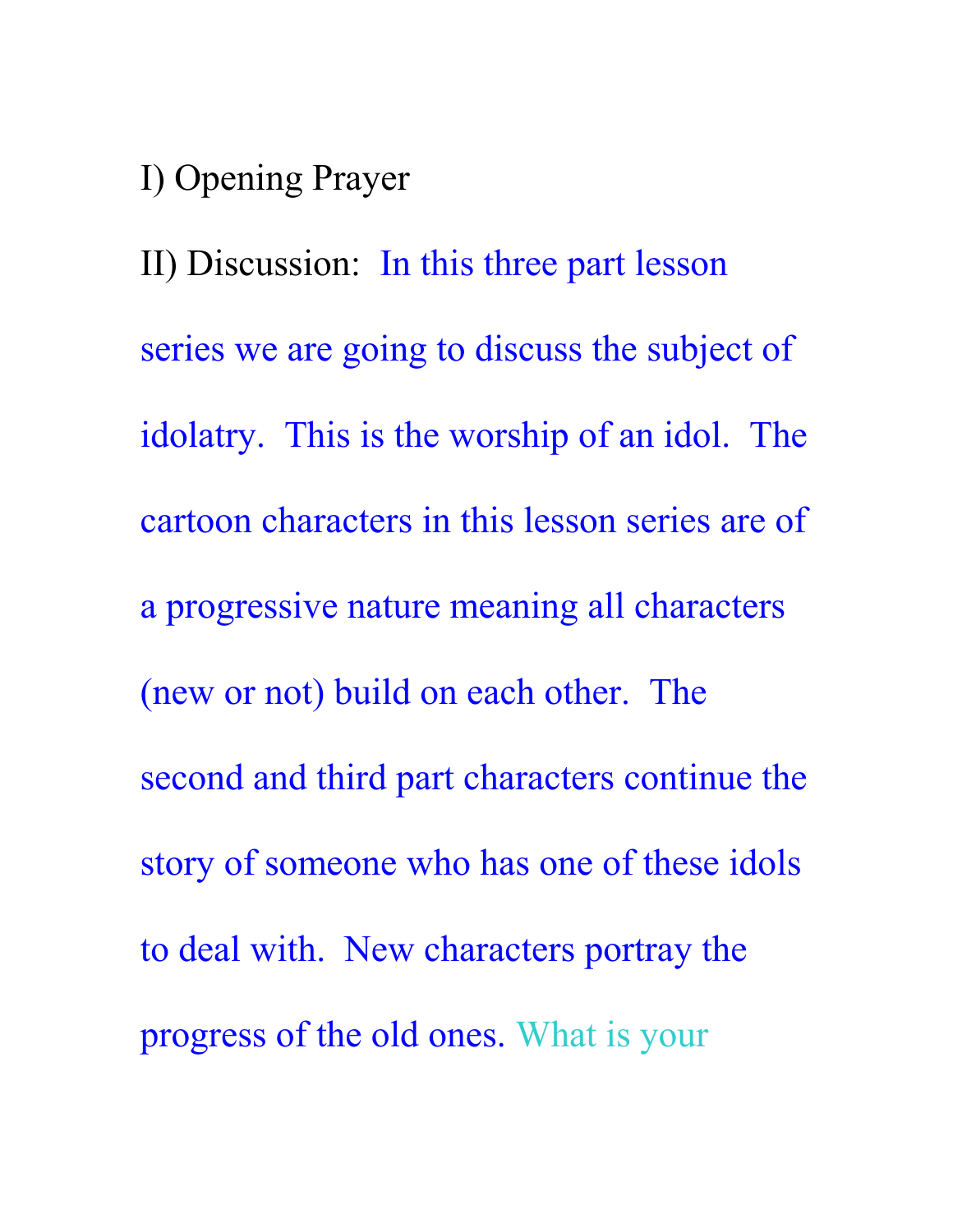definition of an idol? Why is this your definition of an idol? III) Cartoon Show: I will now show a Popeye theatrical short called "It's The Natural Thing To Do". Cartoon Link: http://toonspirit.net/lessons and studies/l21/ Habits And Idols1.webm

At the end of this cartoon, we'll have an opening Bible Study and a small discussion.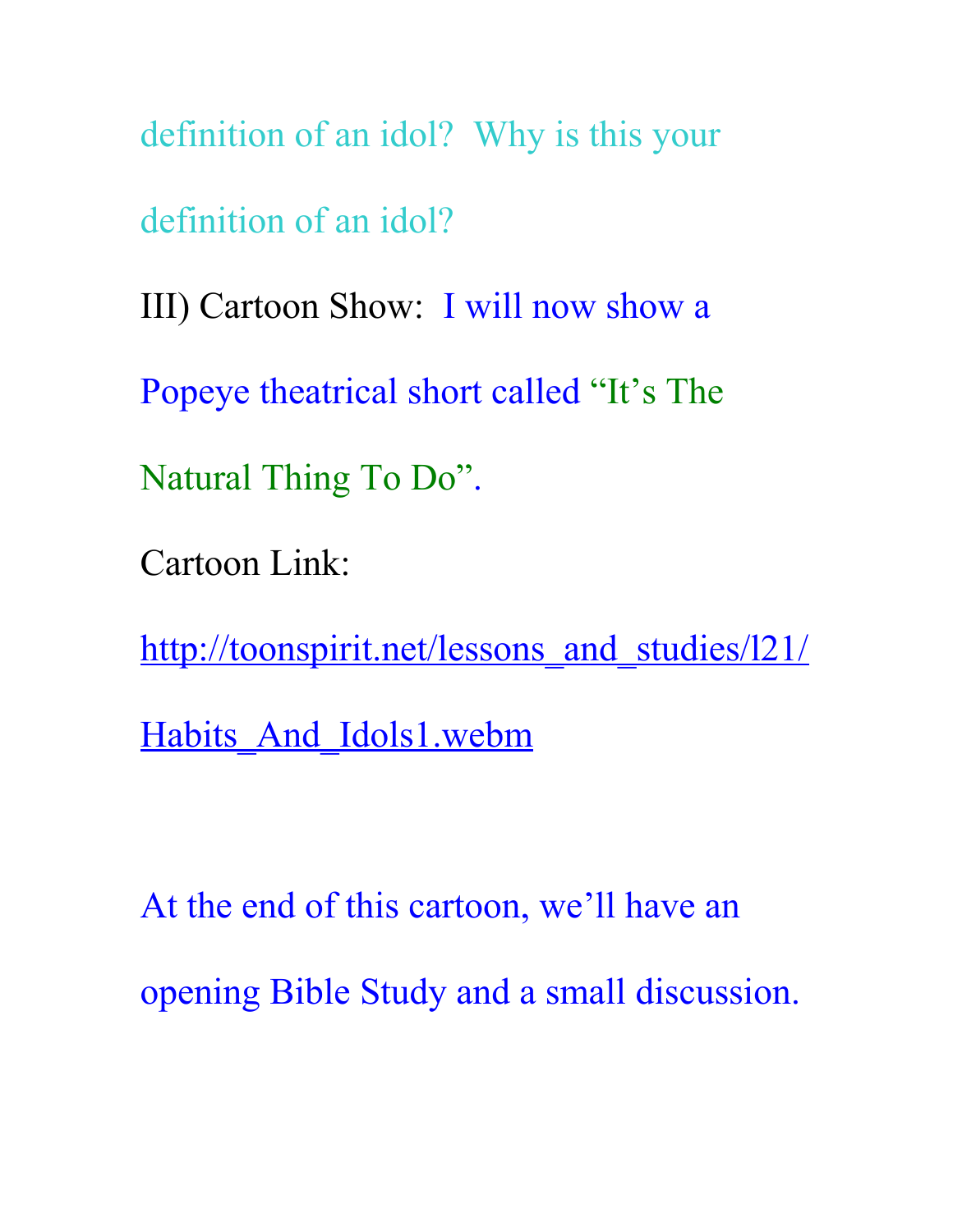This will give a good basis for discussion later.

IV) Bible Study I: Exodus 20: 2-3 V) Analysis And Discussion I: First, I want you to see the fan letter telegram as the God character in this section of our lesson. This telegram asks for Popeye, Olive, and, Bluto to act civilized. Popeye and Bluto have used each other for a punching bag for years now. This fan letter symbolizes God's wish for them to fight their nature and act more like Him. What do you think it would be like to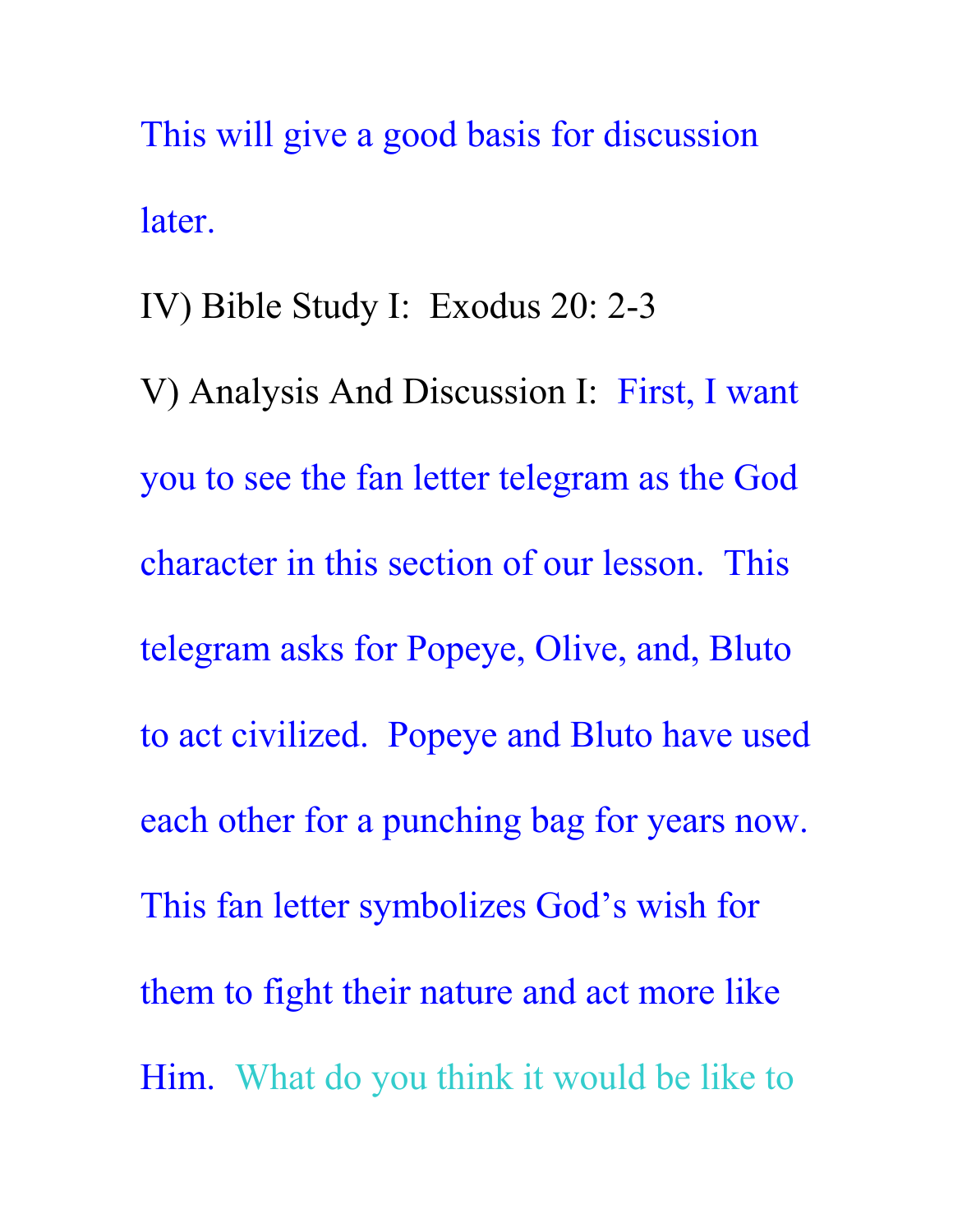get a letter from God asking you to do something like this: to fight nature and be what you are not, but what you should be? Human nature is like this cartoon and is an idol to be dealt with and destroyed. Human nature, like many other things is vying for your servitude.

VI) Bible Study II: Proverbs 26: 11, I Peter 1: 13-25

VII) Analysis and Discussion II: As stated above the fan letter represents God. Looking at this from a spiritual point of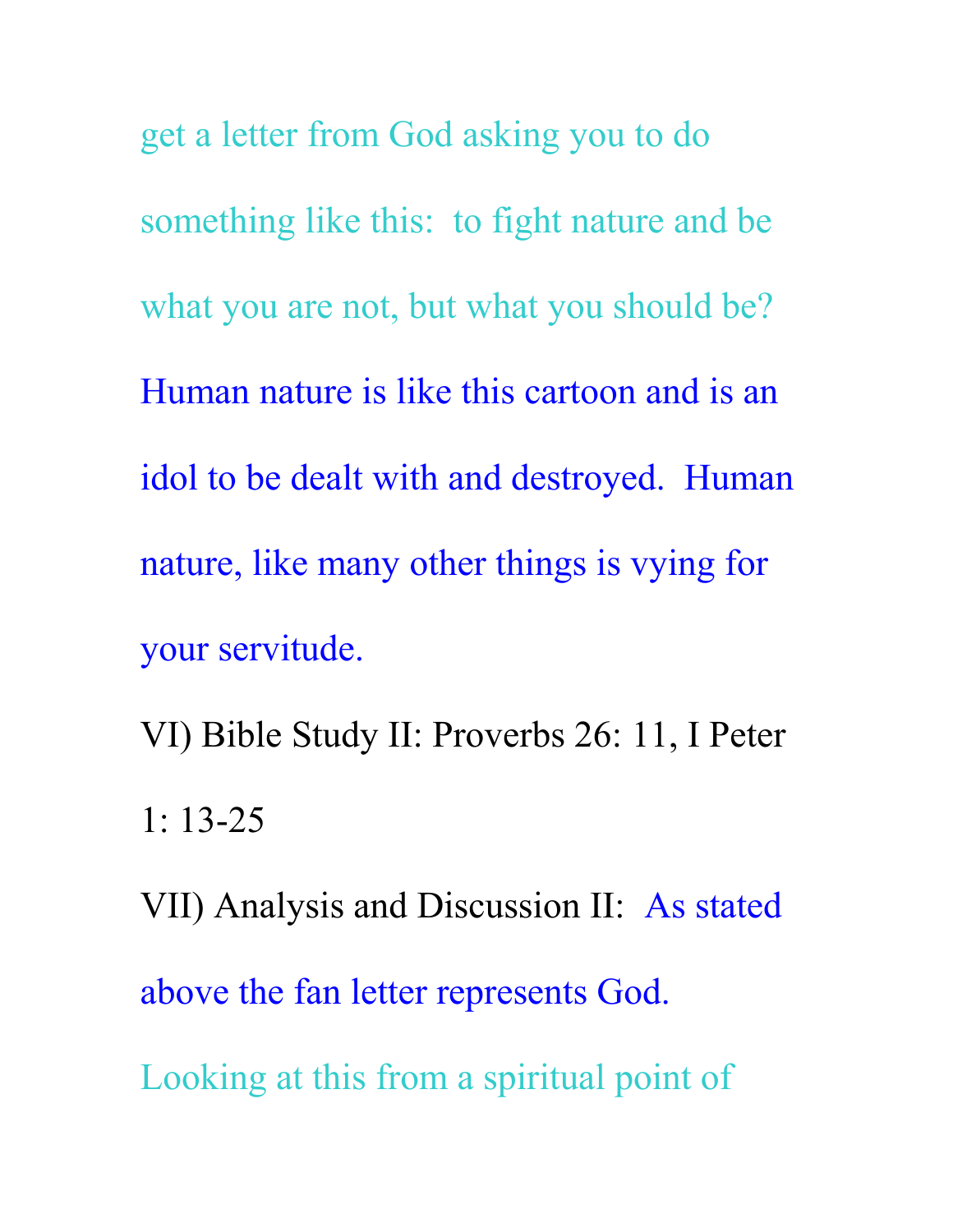view, why do you think Popeye, Olive, and Bluto failed in their quest to not fight? Olive Oyl tore the etiquette book in two and said What A Quack!! What A Joke!! Why? Do think this is figurative of a lot of people today and the Bible, for the Bible is God's etiquette book? Looks like they are trying to break their nature under their own steam. Let's analyze a little more with some more clips.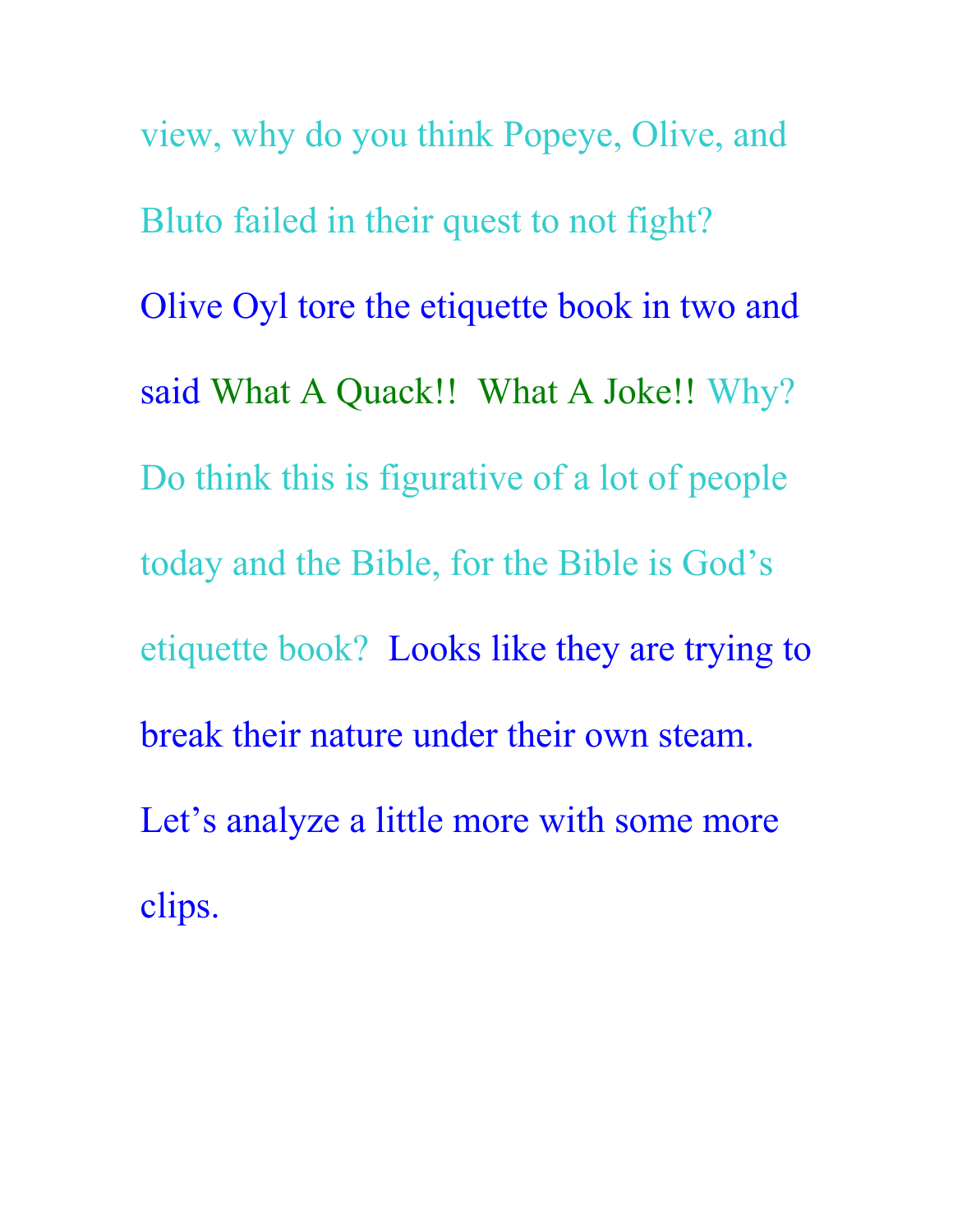VIII) Clip Show: Destiny Rides Again (clip I)

Cartoon Link:

http://toonspirit.net/lessons and studies/121/ Habits And Idols2.webm

IX) Analysis and Discussion III: In our first clip, we see that Baloo is called the "Great Llama". This is symbolic of everyone that is called by God. The idol in all clips of Destiny Rides Again represents sinful human nature for the whole of this three part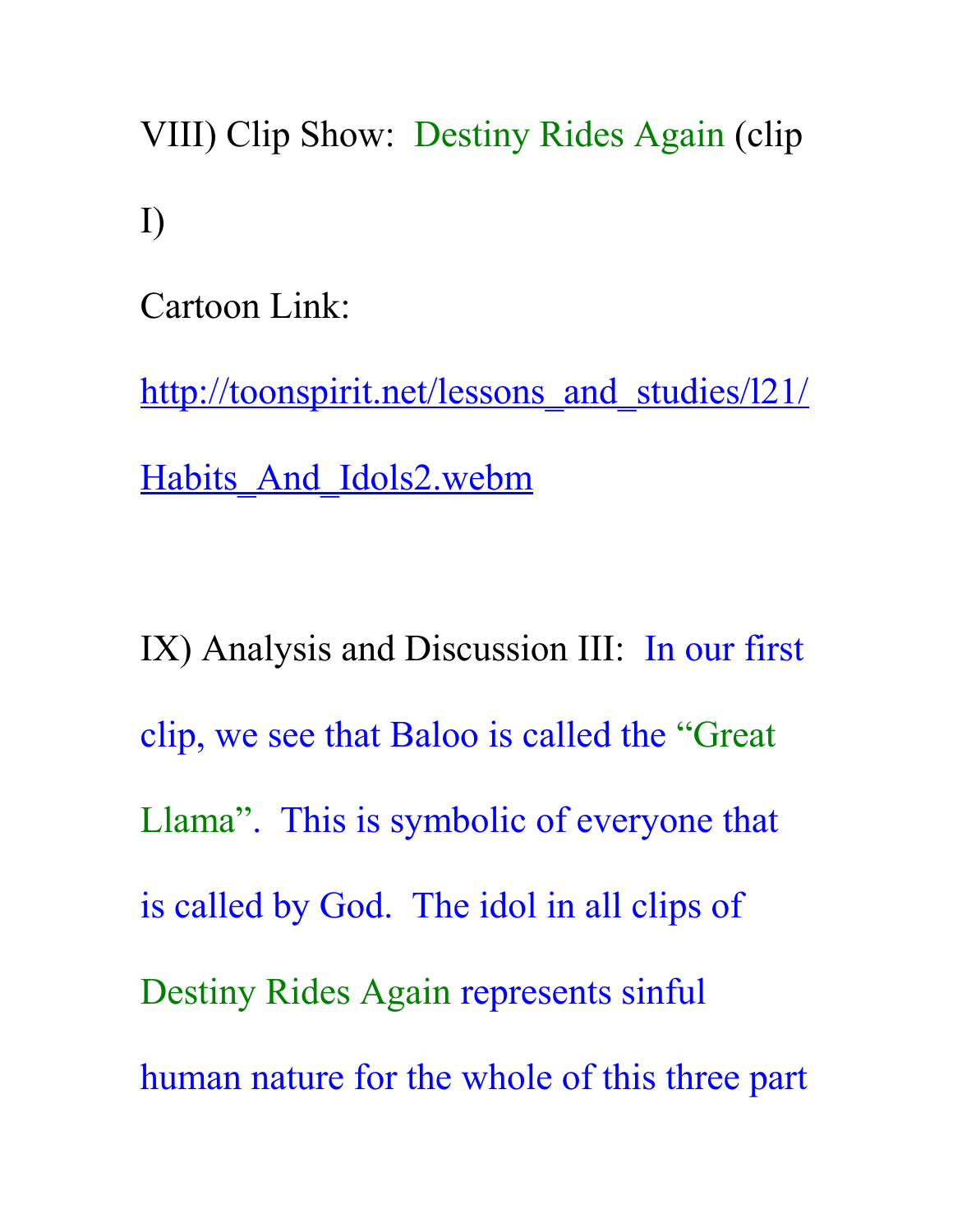series of lessons. Everyone in the world is created to know and worship God. This means doing what Baloo is trying to do (destroy the Idol Of Doom: Storm And Fire) because it is his destiny. We are all called by God to cast down and destroy our idols. We see however that Baloo is very frustrated because he can't. Knowing this and from a spiritual perspective, why is he failing miserably? The idol keeps coming back like a bad habit and won't be destroyed so easily. What is missing here? If you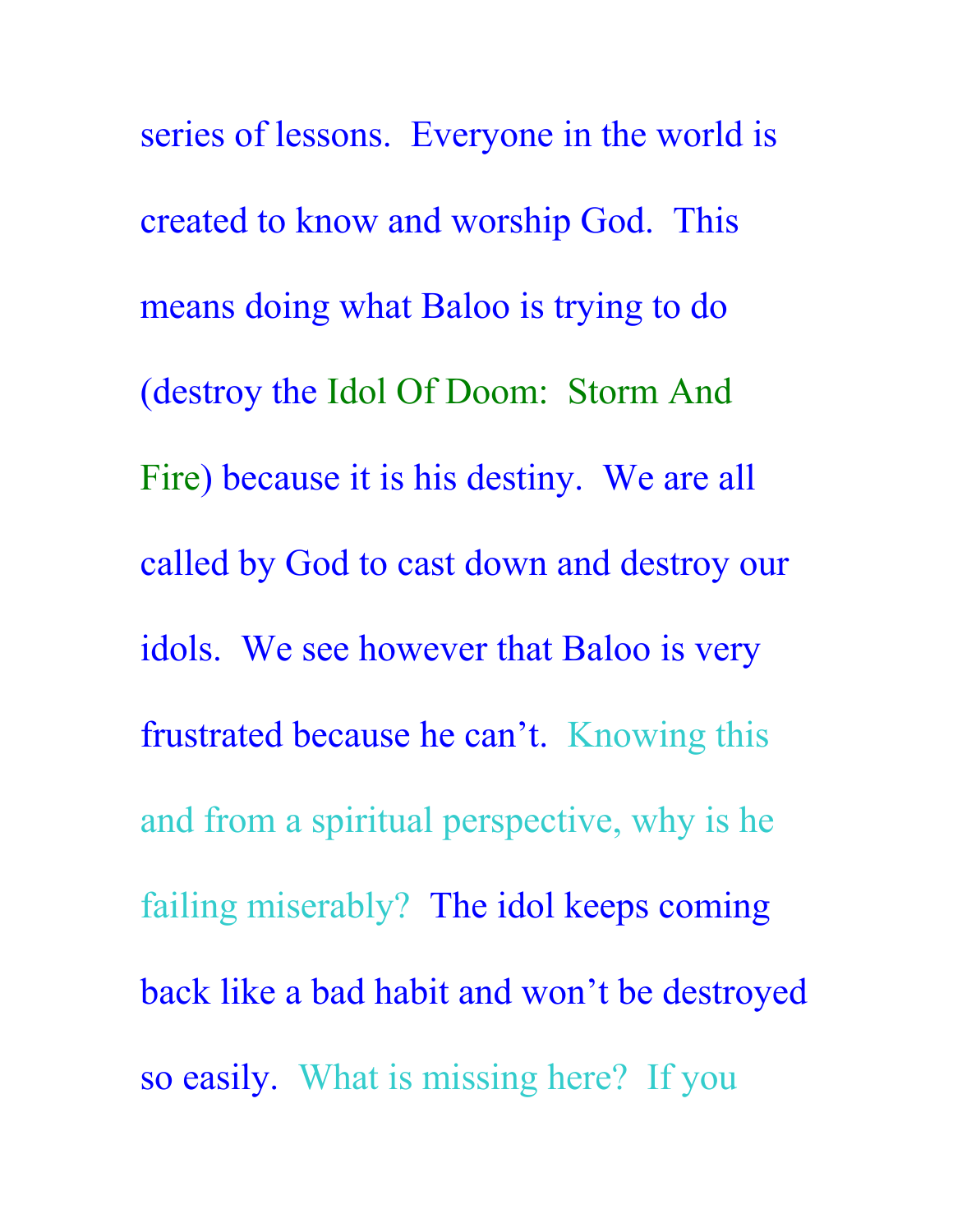called your idol "sweetheart", wouldn't it want to come back to you too? X) Play Destiny Rides Again (Clip II) Cartoon Link: http://toonspirit.net/lessons and studies/121/ Habits And Idols3.webm

XI) Symbols Of Clip II: In this second clip, I want everyone to remember the old lady from the first clip. She symbolizes God.as well. Second, I want everyone to pay attention to the bracelet Baloo is wearing.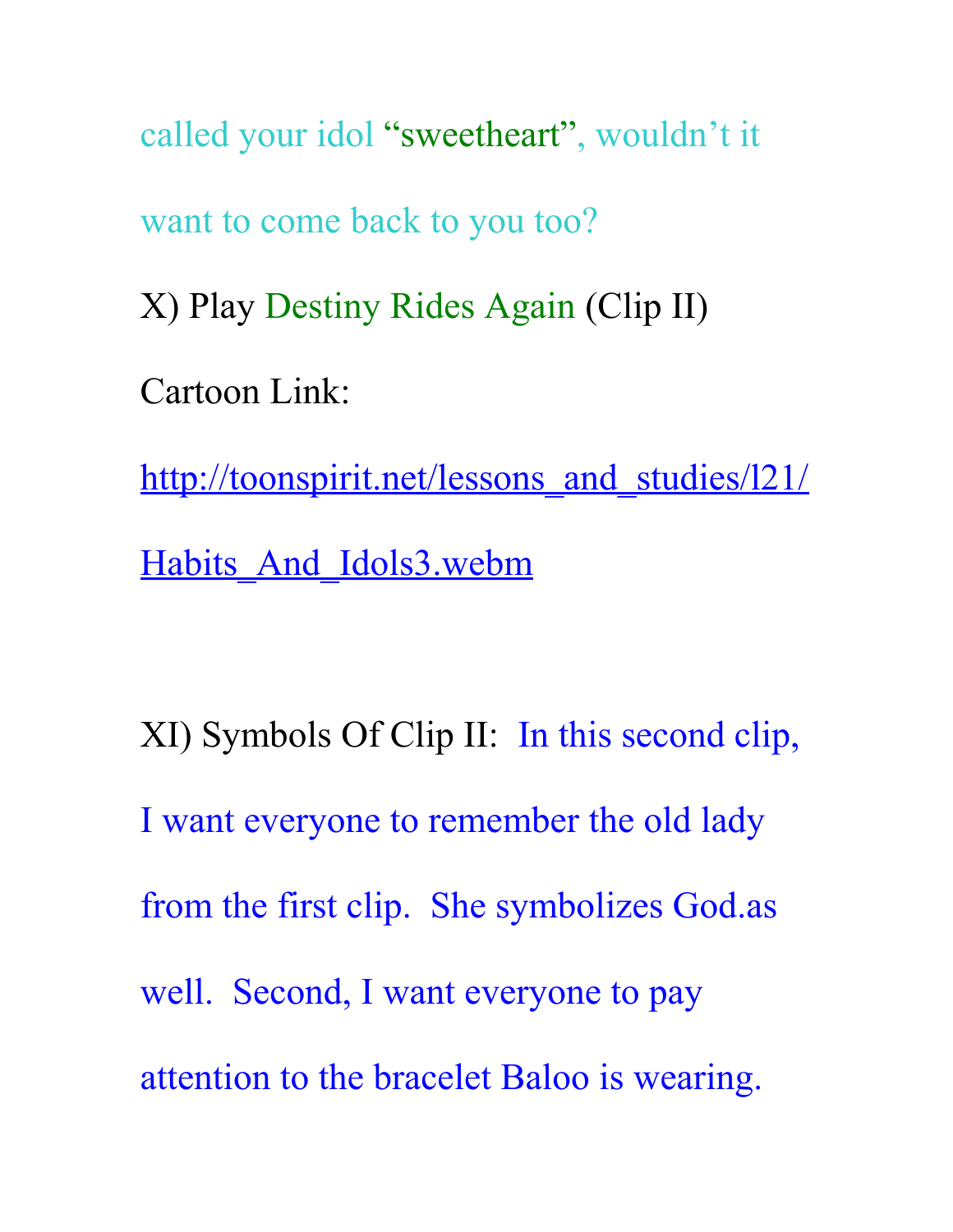This is another God character, let's say for the sake of this lesson that it is an interface to what is already there inside of our lead character--God listens to his people. It also represents Baloo's faith at this time. It protects Baloo when he is in big trouble. God protects his own from spiritual harm when we are in big trouble too. XII) Bible Study III: Psalms 31 XIII) Analysis And Discussion IV: Those who earnestly seek help from God when they are in big trouble a lot of times will get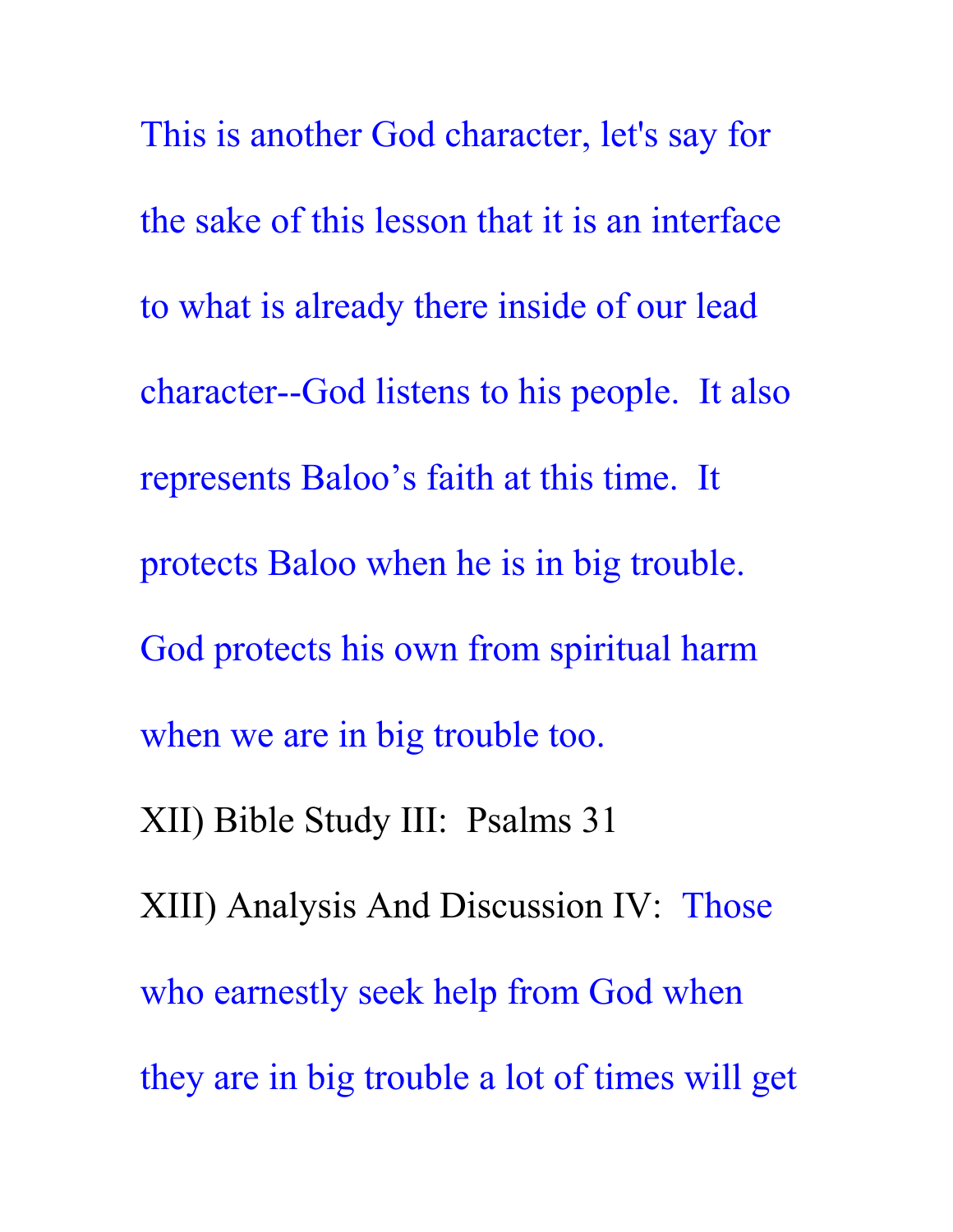the help that they need. However they need to remember God in the good times and the bad, not just the bad. Baloo is OK now, however, it looks like he forgets God's goodness because he starts talking to the idol and uses it. In a spiritual context, why would Baloo stoop to use the idol? He obviously hasn't learned his lesson. This idol is bad news. Talking to this idol (even though he got his wish) is praying to something evil. So our villain and our good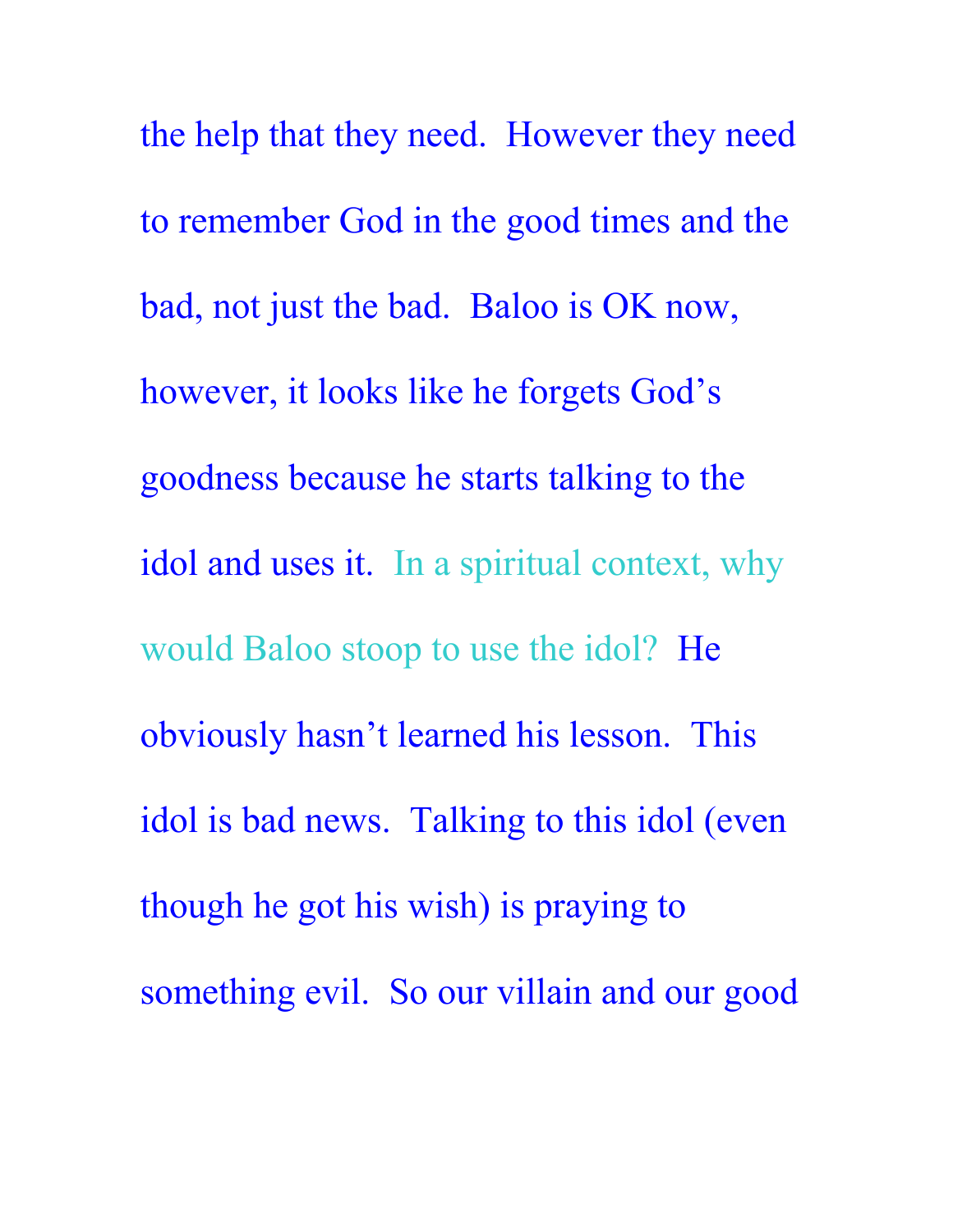guy take turns shooting curses at each other.

What is wrong here?

XIV) Bible Study IV: I Peter 3: 8-12,

Romans 7: 7-25

XV) Discussion: Linking to this clip, what does this scripture mean to you? XVI) Clip Show: I am going to show something from Cartoon Network Skits

called Chaser's Anonymous.

Cartoon Link: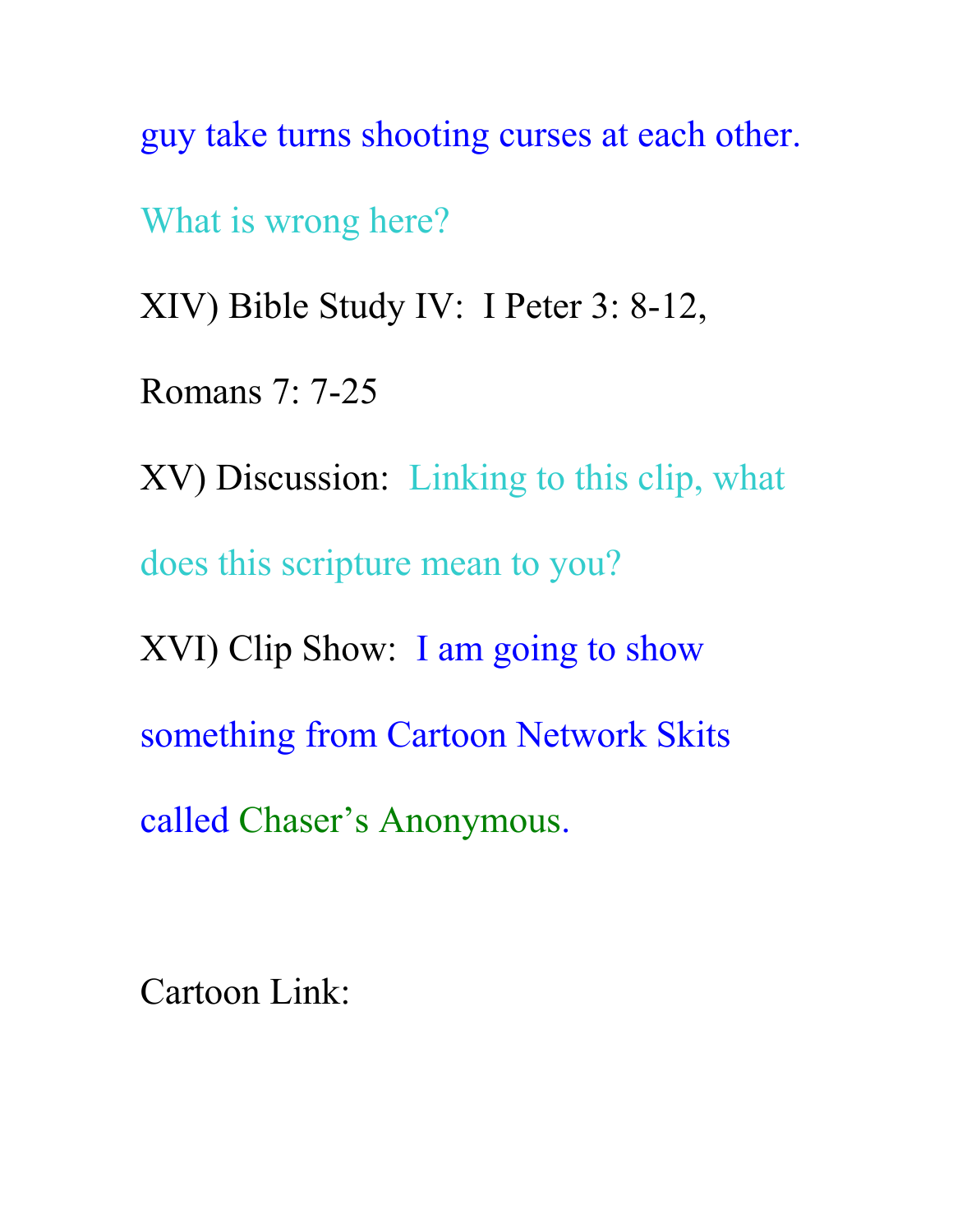http://toonspirit.net/lessons and studies/121/ Habits And Idols4.webm XVII) Analysis And Discussion V: These cartoon characters are trying to stop their nature of chasing. When temptation struck, they were told to stay strong. Is this possible? How would you react to this temptation if you were trying to stay strong? Would you admit there was an idol in your life if you have one, or are you like Sylvester and in denial about your weakness to one? In a nutshell an idol is anything that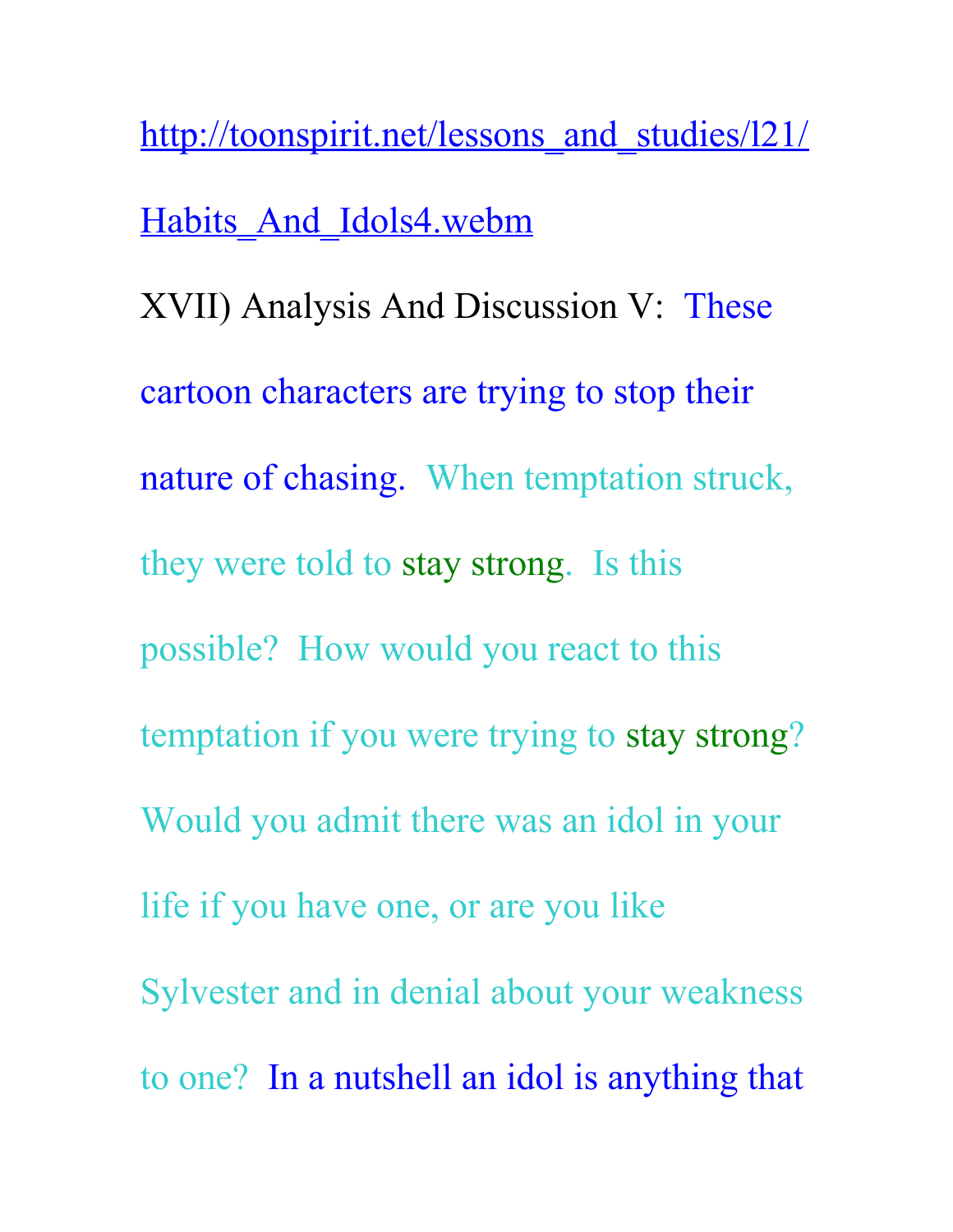you put before the true God. We have seen the definition of an idol of human nature. Have our characters found God yet? Do you think our cartoon characters in these clips will ever find the way to cast down and destroy their habits and idols? In other words will they ever find God and in faith give Him everything? I'll leave you with that thought and we will find out together, for the next sections build on this one. Next time, we are discussing addictions (another kind of idol). This is one thing that idols do.